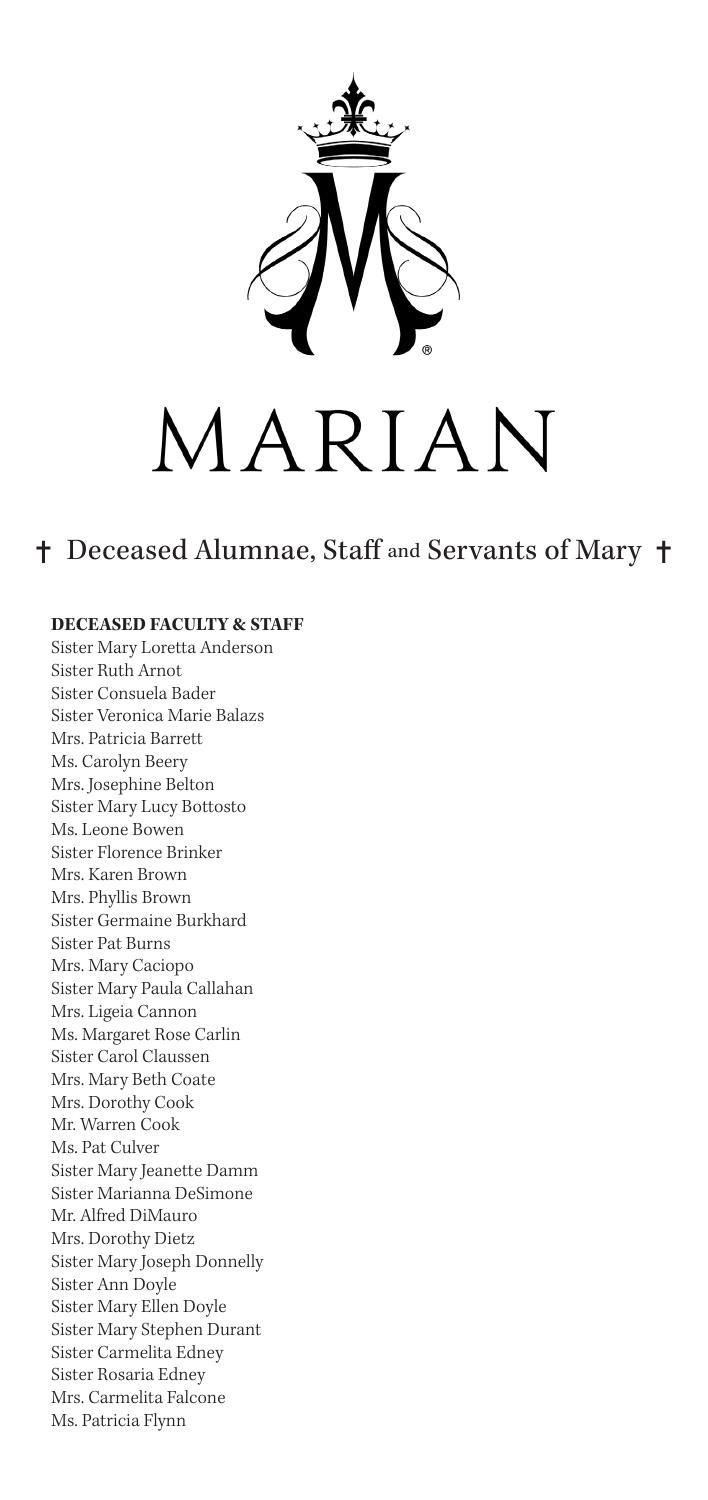Sister Mary Dorothea Foley Mr. Jerry Foral Sister Eleanor Galt Sister Louise Genest Mrs. Joyce Gibbs Sister Margaret Giroux Sister Mary Evangelista Griffin Sister Marcia Guest Sister Pat Haezebrouck Sister M. Josephine Haggerty Sister Mary Alice Haley Mr. Robert Healy Mr. Bill Hess Sister Virginia Holland Mrs. Mary Hood Ms. Pat Hosking Mrs. Annette Howard Sister Mary Liguori Humphrey Sister Audrey Jauron Ms. Diane Johnson Sister Esther Joyce Mrs. Rae Dickinson Keogh Therese Kohanek Sister Charlotte Knab Sister Pat Kowalski Sister Dolores Kriegler Sister Mary Henrietta Kuhn Sister Eileen Lantzy Sister Dominic Lawrence Sister Celeste Lawlor Sister Mary Agnes Lenz Sister Barbara Loomis Sister Bernadette Lubischer Sister Calista MacNamara Sister Jeanne Malick Sister Sebastian Martorano Rev. J.B. Marion Sister Evelyn Barbara Marshallek Sister Anthony Matz Sister Anne Mercier Sister Viola Miksch Mrs. Judy Ann Monaghan Sister Ann Moran Elizabeth Morrison Sister Rita Mary Morrissette Ms. Jean Ann Morrow Sister Rosemary Mulcahy Sister Mary Celestine Mullin Sister Mary Ann Murphy Sister Mary Cleopha Murphy Mrs. Virginia Nedley Sister Mary Angela Novenski Mrs. Carmen Novoa Mrs. Evalyn Olsen Ms. Ellen Olson Sister Mary Beatrice O'Meara Mrs. Cheryl O'Neill Sister Kathleen O'Sullivan Sister Emily Palmer Sarah Peckham Mrs. Mary Petersen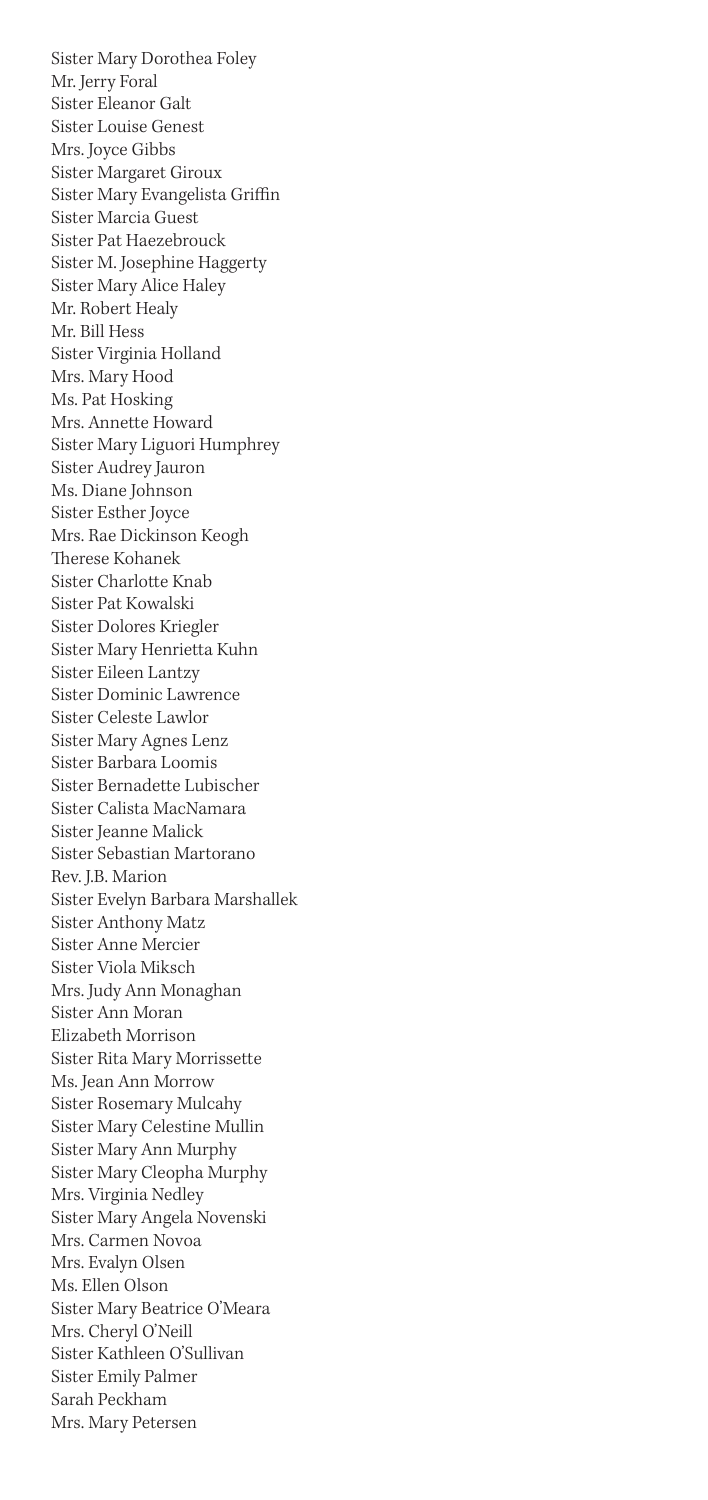Mrs. Judy Post Sister Mary of the Holy Cross Prairie Sister Mercedes Rapp Sister Catherine Rupp Mrs. Anne Russell Sister Mary Rosaleen Ryan Margaret Mary Sabus Mrs. Mary Ellen Schadendorf Sister Margarita Simon Sister Mary Ambrose Sitzmann Sister Marian Sitzmann Mr. Henry Soltys, Jr. Sister Helen Marie Spengler Mr. Michael Sporcic Mrs. Valora "Tottie" Stewart Mr. George Stryker Sister Mary Annunciata Sullivan Mrs. Mary Sully Mr. Ron Timmerman Mr. John Tobin Sister Mary Amadeus Travis Mrs. Barbara Troyer Sister Justina Tsoku Sr. Anna Vintland Mr. Jim Waechter Sister Violet Mae Walker Sister Mary Clare Walling Sister Adolorata Watson Mrs. Stephanie Williams Sister Mary Evangeline Wilkenson

## **DECEASED ALUMNAE**

*1959* Colleen Connor Abraham Norita Stiles Bartlett Theresa Rubeck Bellus Beverley Alter Day Polegia Desmond Judy Post Fry Mary Kay Graham Rae Grund Harding JudyKay Raymer Hartzell Marjorie Hartman Higley Shareene Dougherty Hilger Patricia Bates Logeman Susan Nelson Carol Keller Petersen Meredith Joan Harberts Prusha Nancy Wright Searl Bonnie O'Connor Speckhals Ve'Lores Pugh Martin Thompson *1960* Mary Kay Sullivan Baar Carole York Betzelberger Sheri Smith Braun Kathleen Green Dixon Colette Rita Brik Hameline Carolyn Mittermeier Harrington Patricia Gray Hughes Mary Fagan Hutfles Suzanne Nauman Dwyer McEvoy Mary Katherine "Kathy" McGovern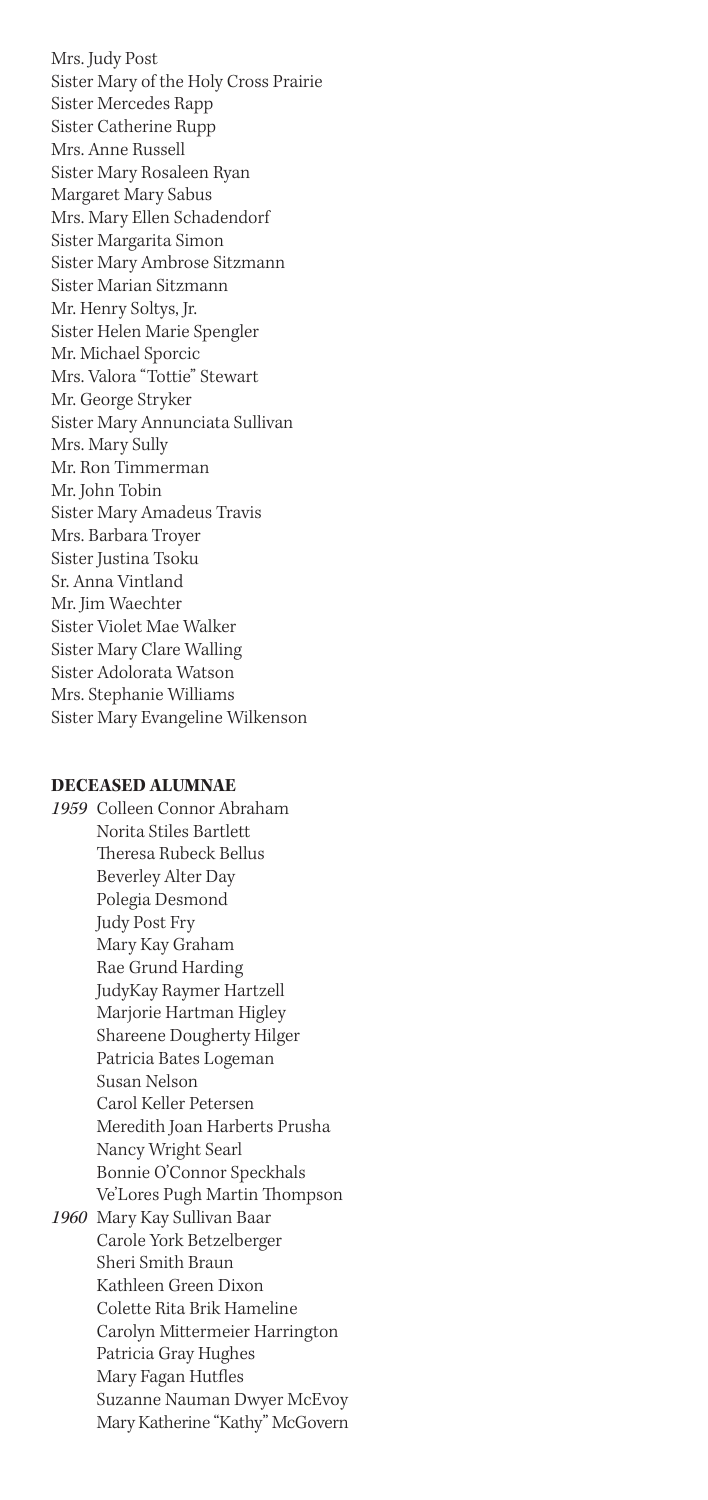Judith Langan Messina Patricia Padden Nixon Neela O'Neal Karen Kneifi Pahoresky Kathleen Bremser Petersen Carolyn Cady Schartz Alice Hewitt Scoby Rosemary Wagner Sandy Pirtle Wilczynski Ruby Williams Shirley Murphy Wilmes *1961* Karen Loneman Boling Janet Cuba Brooks Ann Morrow Burke Karen Meschede Craven Mary Jo Fitzgerald Dendinger Kathleen Beacom Doerr Joan Williams Fitzgerald Maureen Coffey Hatcher Diana Hehir Ollie Miller Jackson Beverly Hamm Kirchner Mary Ellen LaLone Mary McElligot Nancy Micek Lillian Fay Montgomery Carole Picking Nachtigall Maurine Hinchey Nuschy Mary Helen Crha Pruitte JoAnne Holdren Suess Sylvia Parachini Watson *1962* Eileen Namestek Cochran Pat Hinchey Cramer Mary McCandless Frenzer Donna Parsons Green Carole Fletcher Hanus Dolores Hoesing Hawkins Patricia McAndrews Ho Barbara Ochs Johnson Michaela O'Boyle Kelly Sue Bremser Mackiewicz Mary Catherine Moore McGonigal Beverly McKenna Sharalee Battiato Milligan Doris Parks Moss Marilyn Mostek Judith Oberreuter Gail Sullivan Olsen Leona Forsberg Phegley Connie Proulx Julie Proskocil Shanahan Karole Shively-Koop Christine Steffen Margaret Walker Strickland *1963* Jean Dennell Brockhaus Mary Camenzind Clark Mary Grier DaCorsi Catherine Ann Ederer Mary Grier Kay Grote Ann Chandler Hancock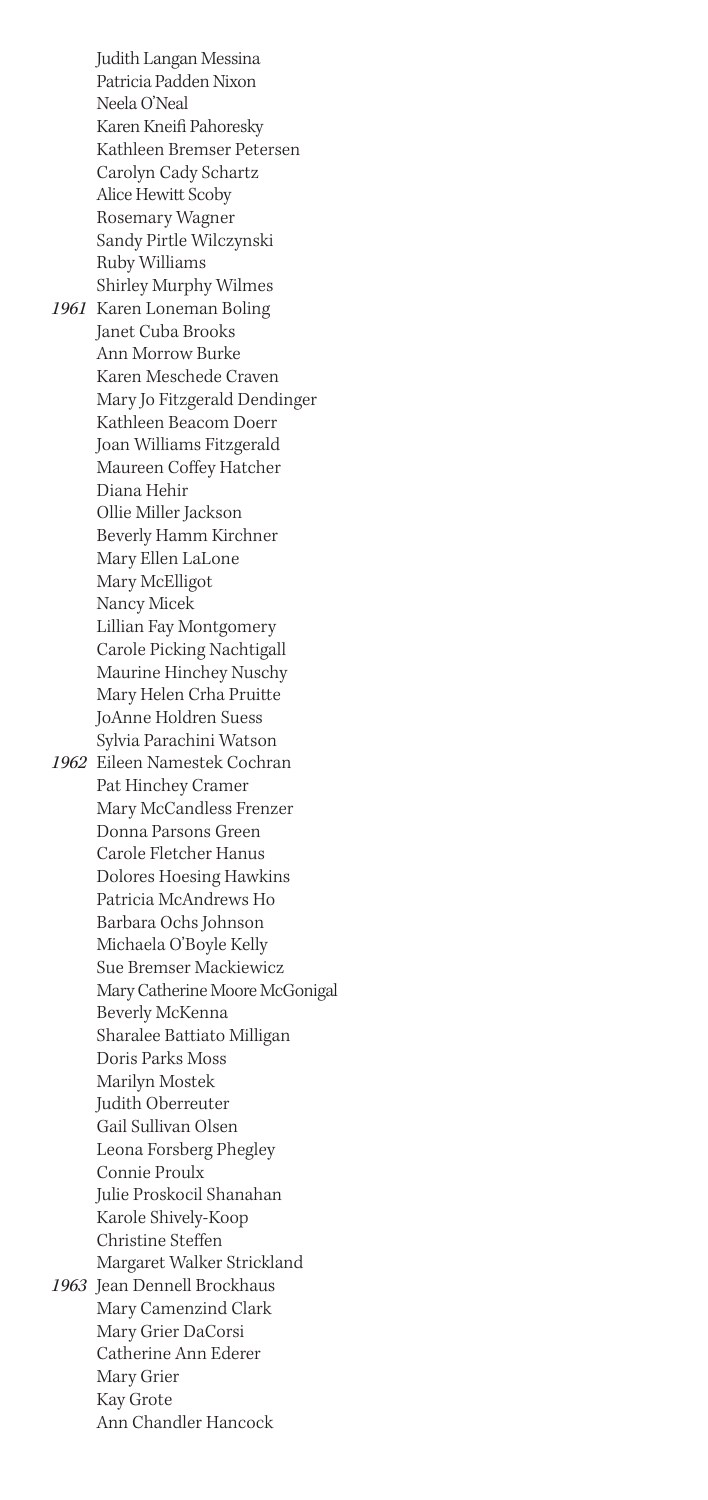Teddy Kading Susan Langdon Nancy Namestek Murnan Laura Nohava Ann Stivers Kathleen Sutherland Katherine Welsh Sandra Dargy Youngers *1964* Catherine Hartigan Fehringer Rita Schuchart Foley Linda Mills Kamins Jennifer Maher Krause Janet Blair Mauer Patricia Keller Napora Barbara Rossi Nicholson Nancy Riege Allison Schleich Cathie Daryl Scholer Janet Buell Smith Virginia Todd Barbara Good Wall *1965* Barb Stokes Byers Sue Wood Duello Kathleen DiBiase Everroad Pamela Ryan Herron Tere Linehan Virginia Lyons Kranjc Kathleen Ring Marilyn Murphy Schure Judy Kemler Settles Rosemary Giangrosso Smith Janice Tschida Ann Werthmann Vermillion Connie White *1966* Trudy Bohrer Anderson Cathy Vinardi Dickey Maria Chovanec Grant Holly Turner Guinn Margaret Lalley Marjorie Kanger Larma Kathleen Mascarello MacNamara Kathy Magiera Cathleen "Kitzy" Parker Miksovsky Margaret Glaser Miltner Ann Skotz Nigro Terri Oglesby Brenda Steinbeck Rappel Kathy Reilly Emily Scherr Scott Kaelene Jaeger Stein Pat Serlet Susami Julie Walsh Teiper Mary Leslie Lewis Walker Lucille Woodson Mary Catherine Basilico Zimmerman *1967* Eileen Wiltrakis Caudill Jackie O'Doherty Ellis Dianne Jackson Fink Kristie Andersen Gilmore Marilyn Janecek Lindesmith Catherine Wurtz Marino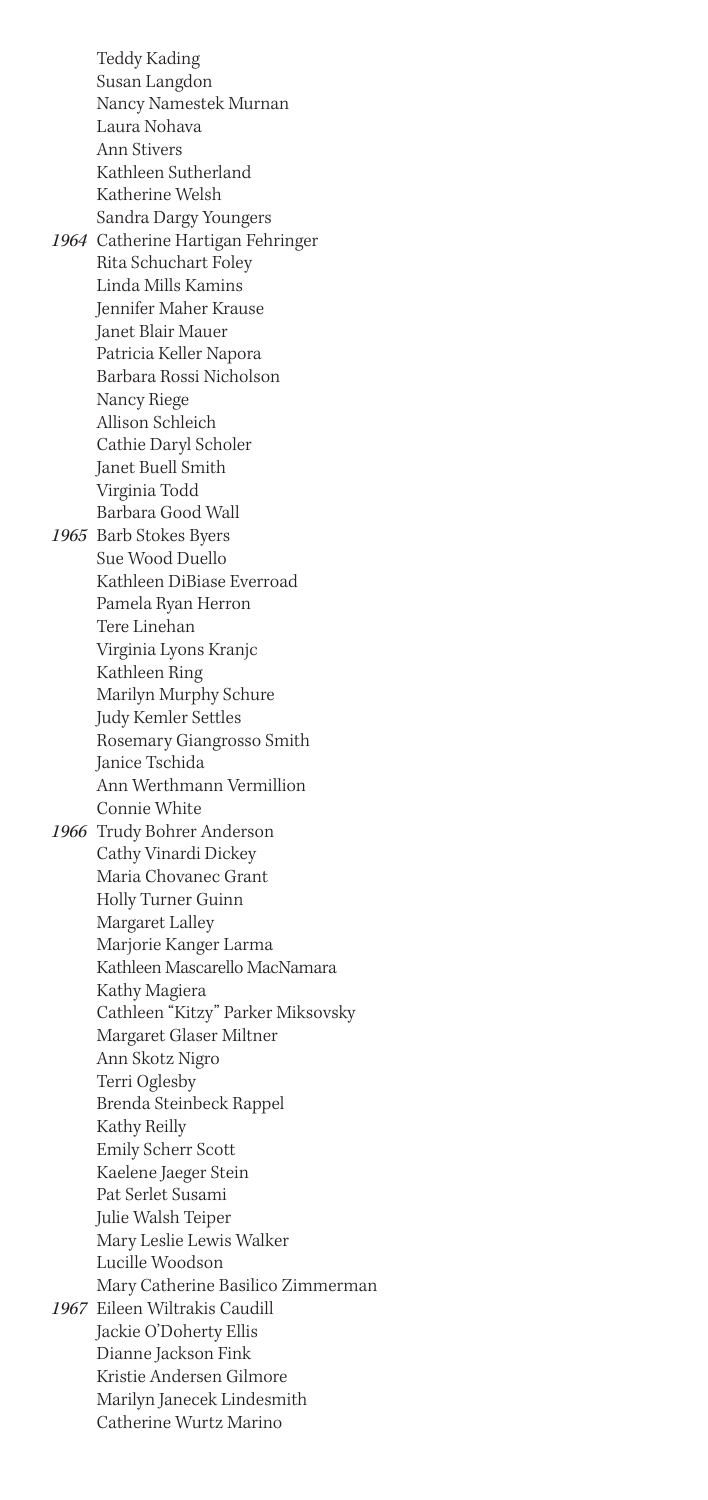Mexie Suzanne Murrell Rita Wenninghoff Rager Jeanne Taucreti Schlegel Michelle Heavican Stroupe Lynn Marie Crisman Tanner

*1968* Emily Kalhorn Ausdemore Claudia Marquard Brand Candace Cleary Conwell Susan Parisot Crofoot Kathleen Krohn Fitch Kathy Gregory Janet Felton Prendergast Heise Mary Gray Hudson Mary Ann Condon LaGreek Bridget Moylan Littrell Eileen Clavin Litwa Michele Pomidoro McJunkin Sue Mahoney Mullen Marsha Mulligan Jeanne Brown Nicotero Margaret Camenzind Pitner Linda Potter Rose Mary Dahlberg Pritchard Kathy Piccolo Riess Sandra Lorello Stewart Kathleen Clavin Taylor Chris Baber Ward Cate Bausch Westphalen Kathleen Jones Willrett Mary Dietz Zezulak *1969* Helen Cheslak Boylan Sharon Wakin Bryson Peggy Ann Nelson Caputo Jane Ann Josh Chamberlin Margaret Lynch Cody Theresa Nolan Crawford Susan Welsh Dalto Jacqueline Earl Dixson Nancy Eiben Kathy Bray Fagan Mary Mellen Fleming Lucia Greco Kathleen Malone Diane Masilko Jane McManus Janet Daugherty McNeil Suzanne Klich McQuirter Patricia Kaye Parker Margaret Pernicone Cecilia McCarthy Ramey Patricia Morris Stefanick Karen Risuglia Spiegel Bonnie Whalen *1970* Margie Chadwell Bissell Ruth Corbin Mary Markey Costello Laura Cooney Fitzgarrald Dawn Carmony Fitzpatrick Janet Busch Gibson Pamela Doyle Glasgow Patricia McGonigle Hafits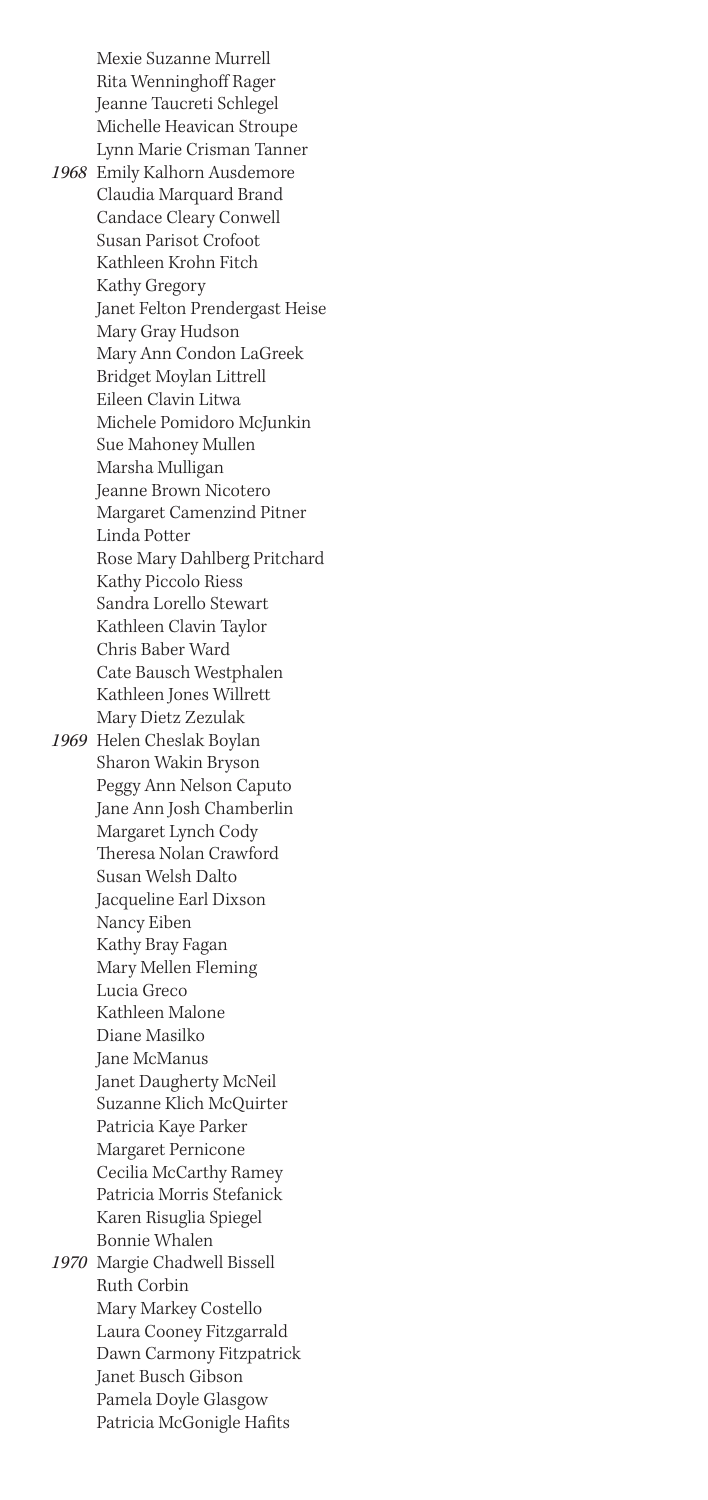Cindy Josh Patty Kennedy Jurgensen Kathleen Kohanek Mary C. Honz Mazzuca Linda Brewster McCormick Maureen McGinley Suzanne Lechtenberg O'Hearn Beverly Smith Thompson Carole Ebert Wheeldon Kathleen Wolff *1971* Tere Zender Berigan Ellen Marie Mulligan Blackburn Janet Schall Bower Betsy Bremser Sue Sauvageau Browning Kathleen Shelton Byars Susan Corcoran Trish Lewis Frazell Rosemary Coffey Gregory Margie Murtaugh Janovich Christine Koley Mary Morin Mead Constance Miller Janette Walz Miller Debbie Kastrick Murray Peggy Ryan Pam Seeba Colleen Stoner Sommer Susan Strom Cathy Conahan Workman Mary Colleen Haller Wuebben Patricia Zdan *1972* Sandra Moran Blair Micky Gehringer Mary Rose Greise Christine Raymer Gross Cathy Kukielski Kitchen Mary Kathleen Whaley Laudon Kristy Terry Linde Deborah Stewart McVea Roberta Eiben Mixan Peggy Helget Nolan Teresa Piel Penke Margaret Mahoney Sima Tianne Snell Mimi Gardiner Stevens Mariann Teteak Judy Sievers Woodrich *1973* Debi Gorat Branecki Anna Dale Carlisle Cathy Wever Cook Cheryl Whalen Dwyer Mary Ann Lee Gillen Amy Corcoran Houston Michelle Deppe Kirkpatrick Barbara Ficenec Knauf Dorothy Lyons Larsen Mary Lynn Long Sue O'Doherty Mueller Rita Jostes Murphy

Colleen O'Bryan Schoneboom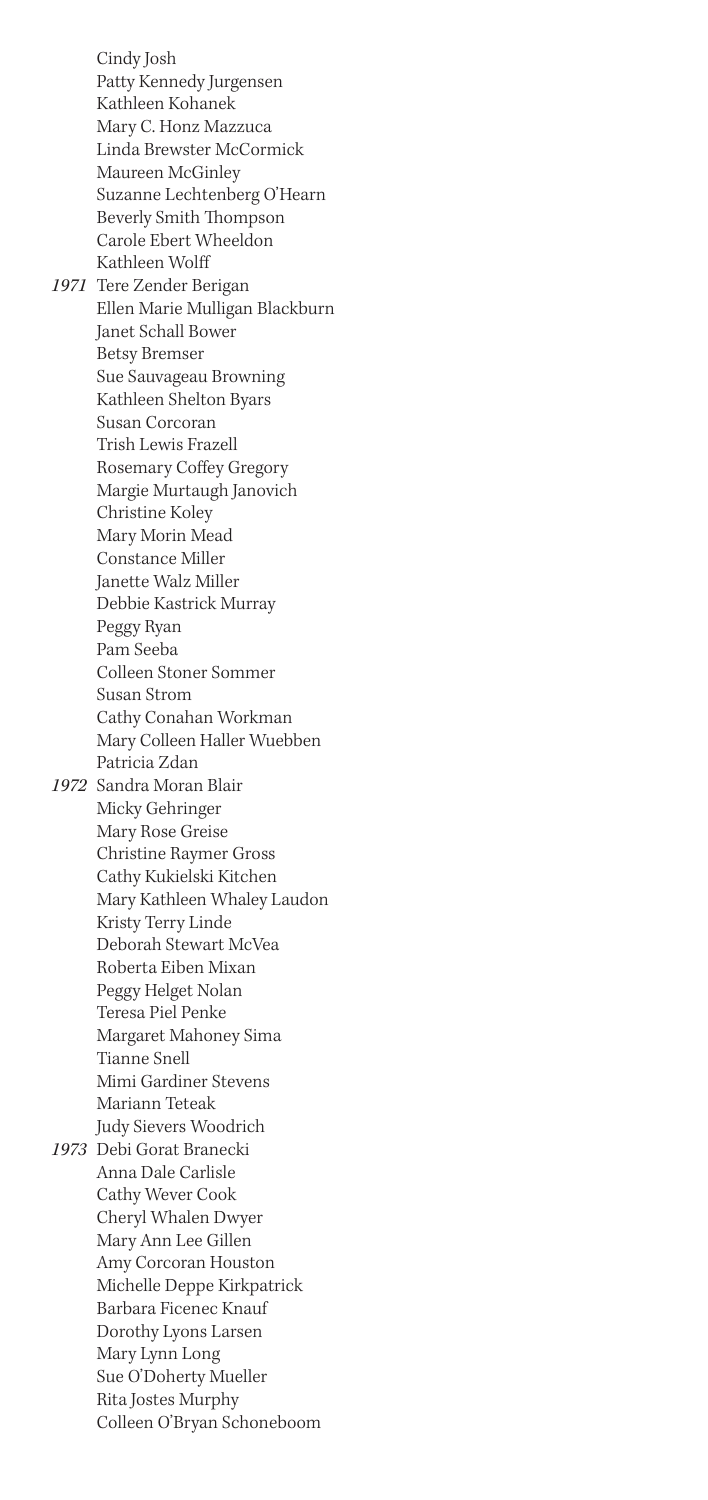Mary Schaffart Schrader Teresa Saenz Sutton Cheryl Rice Tomlinson Cathleen Mahon Vanhauer Colleen Brown Wiles

- *1974* Kathleen Doyle Freyer Monica Honz Jane Mellen Charlotte "Chuck" Murphy Kathy Nigro Barbara Goodrich Struyk
- *1975* Erin Corcoran Ellefson Mary Jean Heeney Kathy Hengen Lori Case Paes Connie Jo Hesser Shields Michaela Naylon Tolo

*1976* Marge Bathen Andrews Deborah Quinlan Dawson Teresa Ringel Emerson Stephanie Goodrich Eileen Honz Jennifer Hiatt Loose Karen Murphy Meginnis Linda Muff Suzanne Weber Sears Tami Lynn Van Horn Linda Kettner Voss Maribethe "Betsy" Walsh

- Connie Wever Wimer *1977* Sally Maher Bleyhl Stacey Catton Kletke Kathleen Hearity Nemetz Joan Hansen Smith Maggie Bacon Vance Mary Eiben Volenc
- *1978* Michelle Peters Byrnes Jean Ann Copenhaver Kimberly Bazata Dolphin Kristy Anne Soukup Frazer Susan Franson Grasmick Linda Hannam Mary Regina Hungerford Nancy Schizas Vicki Sporcic Teresa Thomas Mary Caggiano Witt
- *1979* Joan Crofton Moore Ann Marie Miller Eymann

*1980* Christina Correa Roxanne Hamilton-Brandt Diane Marie Hilger Evans Debbie Schmitz Ingram Patty O'Leary Kiscoan Kim Kovarik Cathy Cameli Morlan Mary Grieb Murray Kim Pacaj Cathy Leahy Sanger Mary Beth Nelson Swafford

*1981* Geri Salerno Casey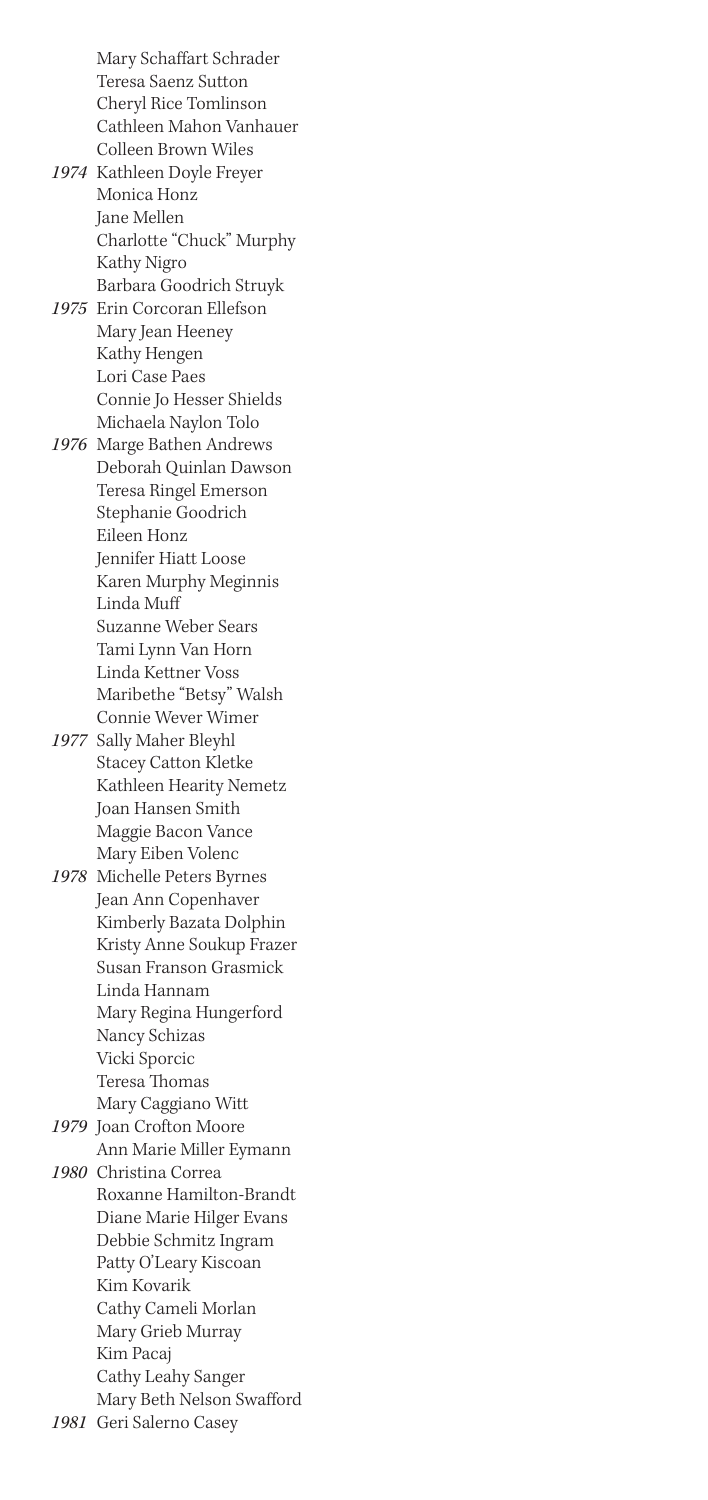Connie Anthone Hasterlo Maureen Naughton Huston Sinead MacBride Karen Matuscak Tracy Micek Laura Chapman O'Bele Donna Kearney Svehla *1982* Julie Maxwell Erlbacher Peg Shepherd Michelle McMahon Zorinsky *1983* Joan Klein Barnes Dana Lewis Byrd Linda Riley Menard Marcy Donovan Ramold Debbie Smith Stoner *1984* Ann Marie Ruth Peterson Laura Potter Marcia Leahy Regan Cynthia Doyle Sojka *1985* Jennie Dugan Hinrichs Susan Ursick Grisham *1986* Lisa Chapman Valerie Washington Mahone *1987* Julie Boyce Victoria Fortune Susan Hansen Schaffer Jill Trindle *1988* Theresa Coyle Amy Curtis Jennifer Horacek *1989* Michelle Morin Gast Nikki Meadows Jill Ross Lisa Vinson *1990* Tracey Clark Martina Tribulato *1991* Julie Brannen Costello Shana Morris Derrith Loneman Murphy *1993* Megan McCawley Boever Denise McClain *1994* Sara Heser *1997* Kathleen Flanagan Brink Vanessa Palmares *1998* Robin Leeling Givens Hal Kristine McMillan Kacin Ellen Knox Amanda Nock *1999* Carlene Barron Jones Sara Price Michelle Seminara *2002* Regina Dixon *2003* Ashley Carter *2004* Sommer LeBron *2005* Elizabeth Richardson *2009* Bethany Kampe Cady Reynolds *2011* Kara Jo Andersen Patricia Leahy *2014* Karina Barak *2016* Anna Abbott